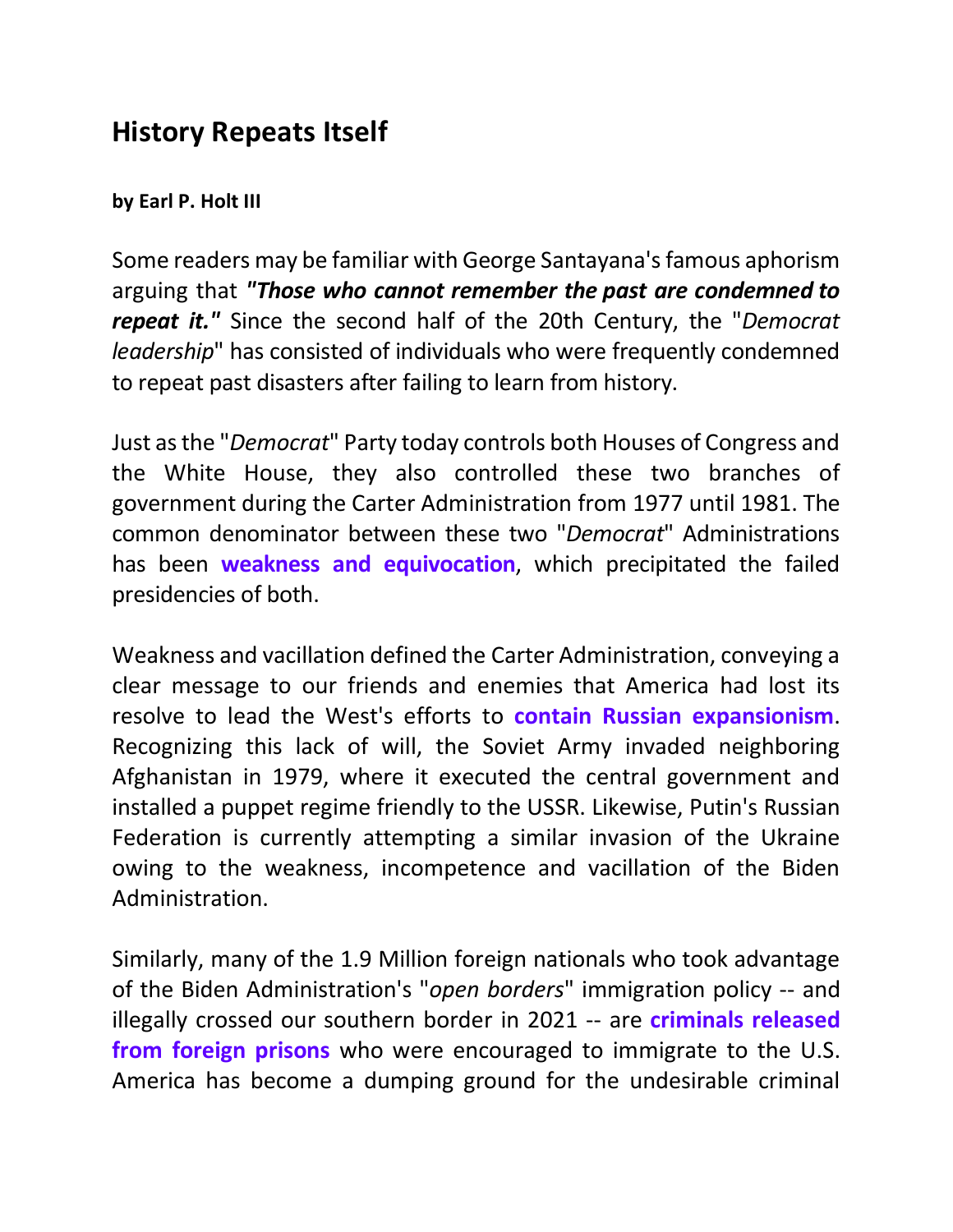element of Latin Nations. This mirrors the late 1970s, when Castro took advantage of a confused and ineffectual Carter Administration to open his jails and send America 150,000 dangerous criminals in what was termed the "*Mariel Boatlift*."

Likewise, "*Democrats*" declared a "*war on energy*" in the 1970s, just as they've done today. Carter's "*Democrats*" waged war on oil companies by assessing a "*Windfall Profits Tax*" and imposing vast new regulations on the oil industry. (They also effectively ended the construction of nuclear power plants.) This caused petroleum products to spike in price, while bureaucratic incompetence precipitated long gas lines all across the nation in 1979. Meanwhile, Biden and his "*Democrats*" have recently precipitated a similar disaster: they cancelled the *Keystone XL Pipeline* from Canada and prohibited further oil and gas exploration on federal lands. This has doubled gasoline prices and ended the U.S. energy independence that was achieved during the Trump Administration only a year earlier.

Moreover, profligate federal spending during Carter's and Biden's Administrations resulted not only in the waste of federal tax revenues, it generated nearly **unprecedented levels of inflation**, eroding the savings of working people and robbing them of the dollar's purchasing power. During the Carter Administration, inflation continued to grow until it reached a *Consumer Price Index* above 13%, while Biden's current *Wholesale Price Index* is at 10%, with double-digit inflation an absolute certainty. (Meanwhile, Biden and his "*economists*" claim that reducing inflation will require even *greater* federal spending!)

Finally, in 1978, the Carter Administration made no effort to oppose the Soviet *Trans-Siberian Pipeline* intended to deliver natural gas to Western European nations such as Germany. Serious people recognized that the Soviets would eventually **manipulate it to divide NATO** by blackmailing Germany and other NATO countries using their dependence on Soviet